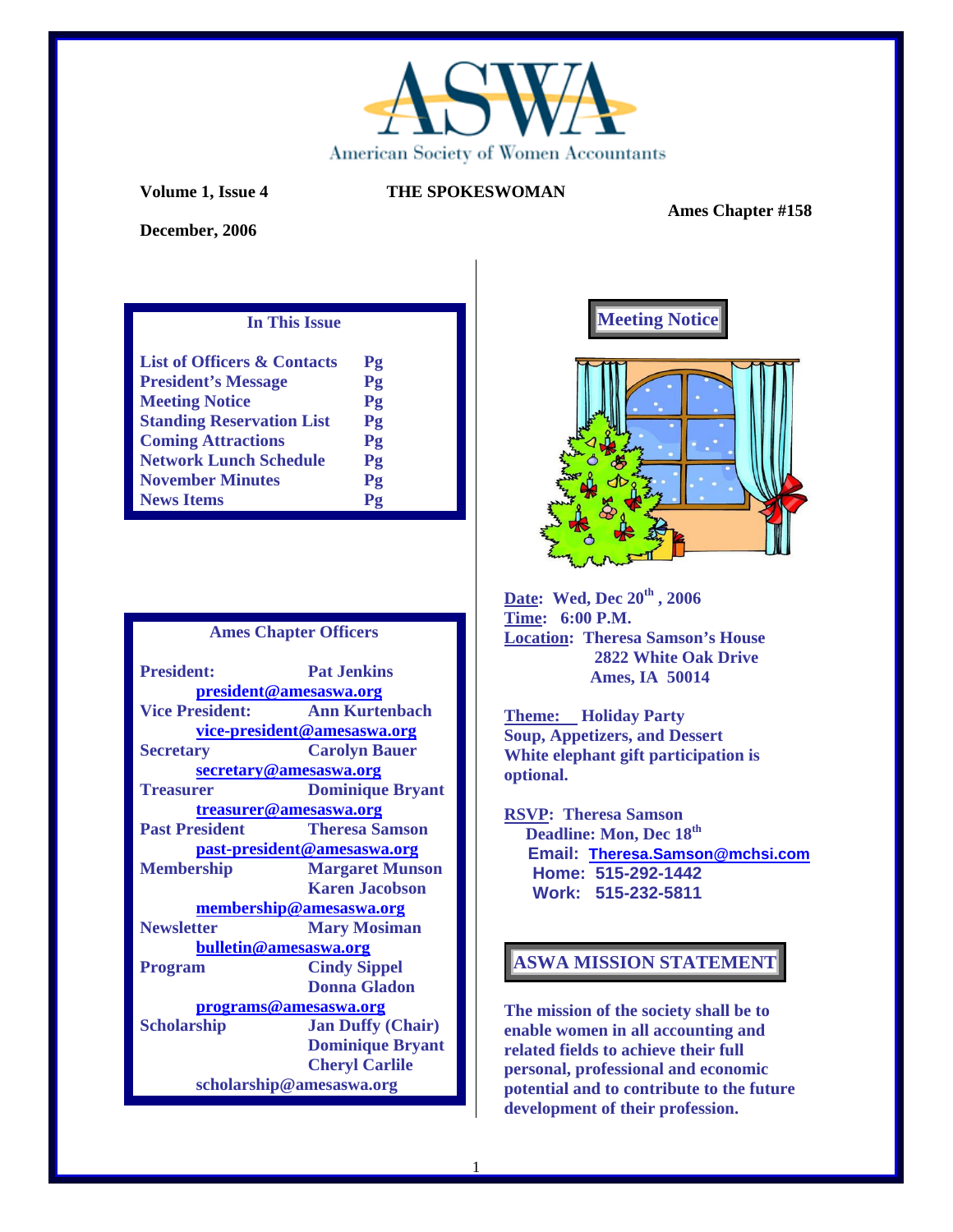

**December, 2006** 

 **Ames Chapter #158** 

## **President's Message**

**"I want to wish you peace and love at this holiday season and start of a new year. It is my honor to be a part of this group of amazing women" Pat Jenkins** 

# **MEMBER BIRTHDAYS**

November  $13^{th}$  Jan Duffy<br>January  $7^{th}$  Kate Muld January 9<sup>th</sup> Cindy Sippel

**Kate Mulder** 

Happy Birthday! Happy Birthday!

## **Networking Lunch Schedule**

**RSVP to Karen Jacobson by 12:00 noon the day prior to the luncheon 294-9388 or 733-2660 kjacobso@iastate.edu**

| <b>Fri 12/29</b>  | <b>Aunt Maudes</b>          |
|-------------------|-----------------------------|
| <b>Tues 1/30</b>  | <b>The Café</b>             |
| <b>Tues 2/27</b>  | <b>Olde Main Brewing Co</b> |
| <b>Thurs 3/29</b> | <b>Dublin Bay</b>           |
| <b>Mon 4/30</b>   | Lucullan's                  |
| <b>Thur 5/31</b>  | <b>La Fuente</b>            |
| Fri $6/29$        | Wallaby's                   |
|                   |                             |

# **ASWA Coming Attractions**

ASWA Ames Chapter January Meeting

January 17, 2007 Buford's Restaurant  $2601$  East  $13<sup>th</sup>$  Street, Ames

## More Information to Arrive Soon!

**Standing Reservation List (Call only if you will NOT be attending)** 

- **Cindy Sippel 5 1 Jan Duffy<br>
Kara Mikesell 6 18 Theresa Sample Ann Kurtenbach Kate Mulder Karen Jacobson** 
	- **Theresa Samson**

**If you would like to be added to the Standing Reservation List, please contact Cindy Sippel at 450-8670 sippel.cindy@principal.com** 

# **AMERICAN SOCIETY OF WOMEN ACCOUNTANTS**

**Board Meeting, November 15th , 2006** A quorum was not present, so no business was conducted.

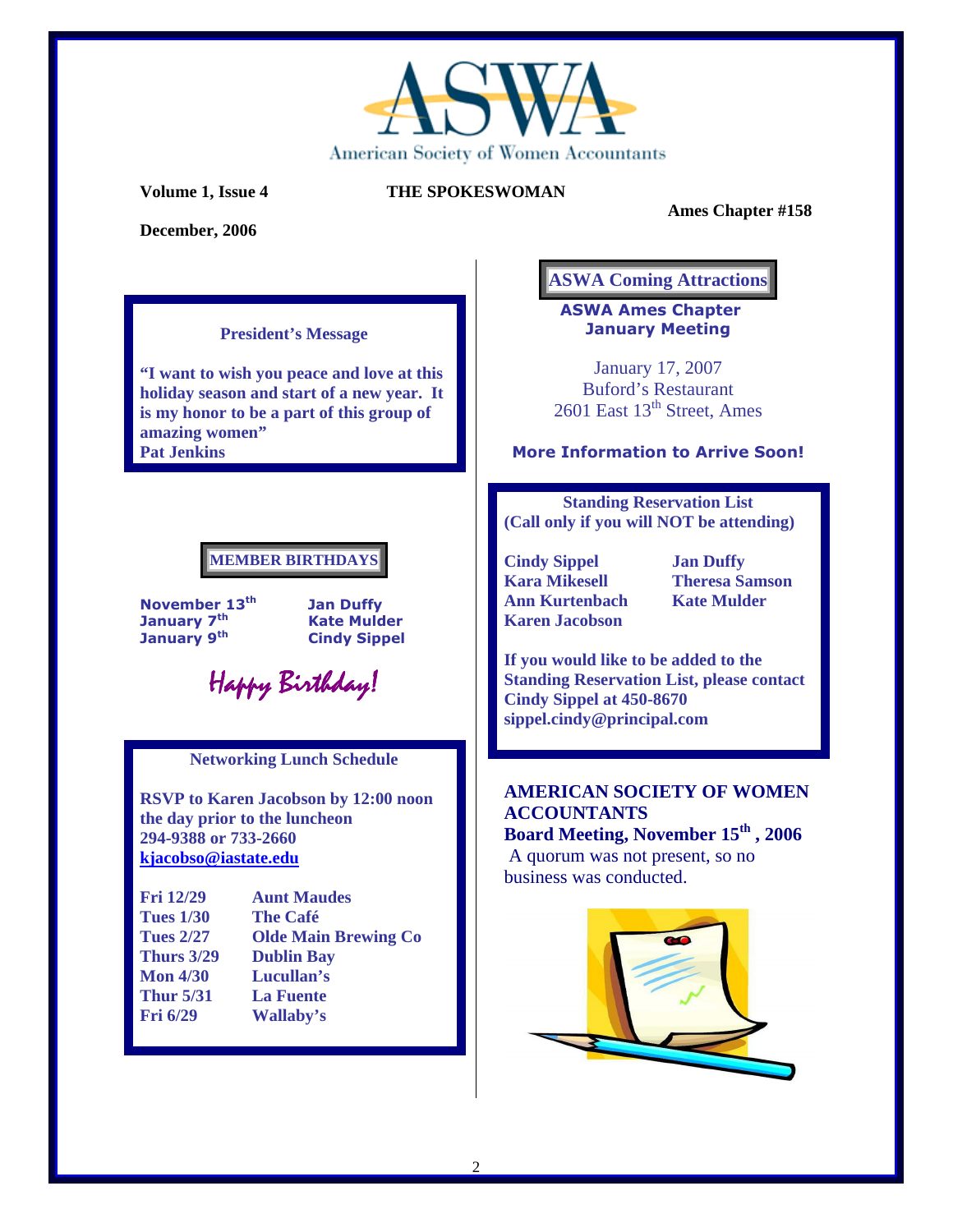

 **Ames Chapter #158** 

## **December, 2006**

# **IRS UPDATE**

## IR-2006-168

(Revenue Procedure 2006-53) The Internal Revenue Service issued the 2007 optional standard mileage rates used to calculate the deductible costs of operating an automobile for business, charitable, medical or moving purposes. Beginning Jan. 1, 2007, the standard mileage rates for the use of a car (including vans, pickups or panel trucks) will be:

- o 48.5 cents per mile for business miles driven;
- o 20 cents per mile driven for medical or moving purposes; and
- o 14 cents per mile driven in service to a charitable organization.

The new rate for business miles compares to a rate of 44.5 cents per mile for 2006. The new rate for medical and moving purposes compares to 18 cents in 2006. The primary reasons for the higher rates were higher prices for vehicles and fuel during the year ending in October.

The standard mileage rates for business, medical and moving purposes are based on an annual study of the fixed and variable costs of operating an automobile. Runzheimer International,

an independent contractor, conducted the study for the IRS.

The mileage rate for charitable miles is set by statute.

A taxpayer may not use the business standard mileage rate for a vehicle after using any depreciation method under the Modified Accelerated Cost Recovery System (MACRS), after claiming a Section 179 deduction for that vehicle, for any vehicle used for hire or for more than four vehicles used simultaneously. Revenue Procedure 2006-49 contains additional information on these standard mileage rates.

## **Employment tax form changes.**

*Form 944.* Beginning in calendar year 2006 (due Jan. 31, 2007), employers whose estimated annual employment tax liability is \$1,000 or less may be eligible to file Form 944, *Employer's Annual Federal Tax Return,* rather than Form 941, *Employer's Quarterly Federal Tax Return.* Employers should not file Form 944 unless they receive written notification from the IRS to file it. 944 filers who inadvertently file Form 941 for the first quarter of 2007 will be advised that they should be filing Form 944. Kathy Welsh, a Project Manager for the IRS, said that the Service will be able to tell if new taxpayers are eligible to file Form 944 by how they complete line 13 of the paper version of Form SS-4, *Application for Employer Identification Number.* She noted that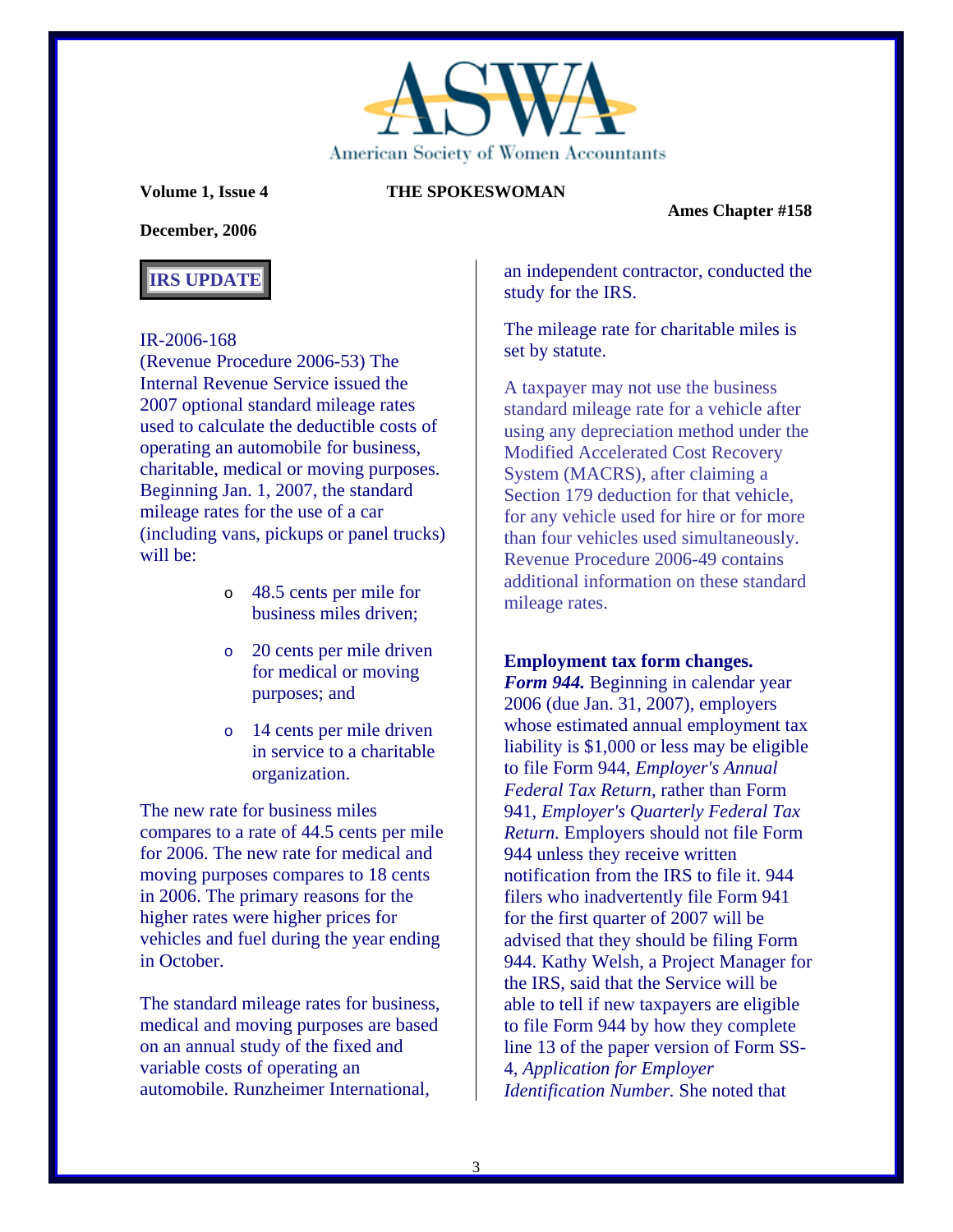

 **Ames Chapter #158** 

## **December, 2006**

the information on line 13 is not asked on the on-line version of the form. Employers who believe that they qualify to file Form 944 may call the Service at 1-800-829-0115. The Service will consider raising the \$1,000 threshold for filing this form after temporary regs that govern the program expire in 2008.

*Form 940.* Form 940, *Employer's Annual Federal Unemployment (FUTA) Tax Return,* has been completely redesigned for the 2006 tax year (generally due Jan. 31, 2007). Schedule A has been added for multi-state employers and credit reduction situations. The IRS says that the redesigned form will be more userfriendly, reducing the burden for more than one million filers. Draft versions of Form 940 and Schedule A, along with their instructions, can be found on the IRS Web site under "Vision Draft Forms." [See RIA Payroll Guide Newsletter 09/15/2006 for further information on the form changes]

**Information reporting.** Gil Queen, a member of the IRS's Tax Forms and Publications Department, advised paper filers that the address where they file information returns, such as Forms 1099-MISC and 1099-R, may have changed. The forms were previously submitted to one of four IRS Service Centers based on the taxpayer's location. The forms are now sent to one of two IRS Service Centers. Filers should check the instructions for 2006 Form 1096, *Annual Summary and Transmittal of*

## *U.S. Information Returns,* to determine the correct address.

Mr. Queen also had a message for last minute information return filers. While it is true that the deadline for filing information returns on paper with the IRS is Feb. 28, 2007, and the deadline for filing such returns electronically is April 2, 2007, don't think you can wait until April 1 (that is April Fool's day, isn't it?) to electronically file the return. The returns cannot be filed on-line using a filled-in form. Filers need a software program that meets the specifications in IRS Publication 1220 to file electronically.

Nora Daly, CPP, Senior Product Manager for Oracle Corporation, reminded viewers who file Form W-2s electronically using the Social Security Administration's Business Services Online (BSO) to make sure that they have changed their password sometime in the last 12 months. Otherwise their personal identification number (PIN) will expire and they will have to reregister to use BSO. See the "Change Your Password" link on the BSO Home Page.

**Tip reporting.** Joseph Tiberio, Senior Policy Analyst for the IRS said that the Service is in the early stages of revising Form 8027, *Employer's Annual Information Return of Tip Income and Allocated Tips.* He noted that the current form is way too complicated. The IRS compares data reported on Form 8027 to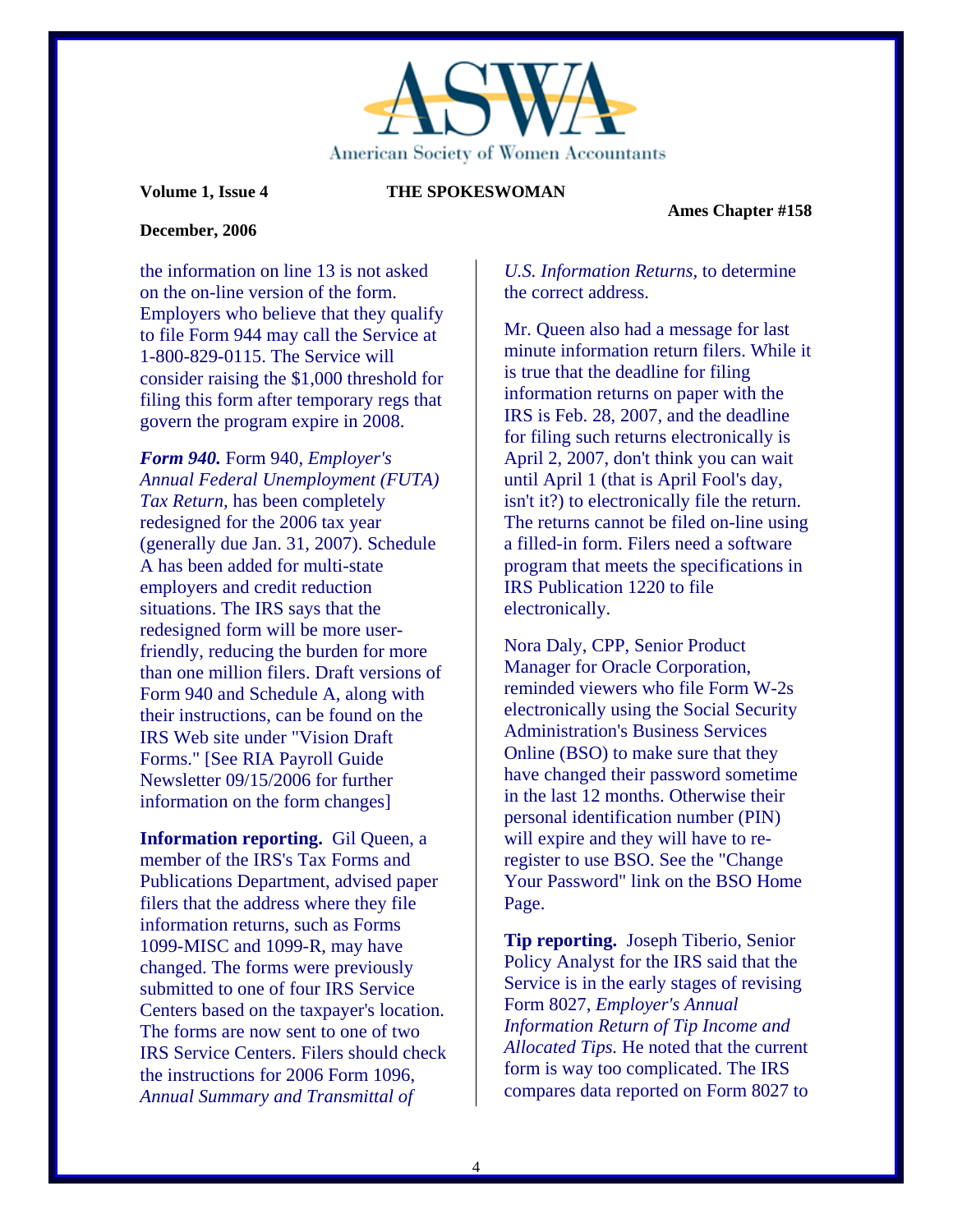

 **Ames Chapter #158** 

### **December, 2006**

Form 941, as not all employers who file Form 8027 are filing Form 941. Form 4137, *Social Security and Medicare Tax on Unreported Tip Income* , is targeted to be revised by 2008.

Refund for Wildlife The Iowa DNR Nongame program needs your help! The "Fish/Wildlife Fund" Check-off (Chickadee Check-off) is a main funding source for the Iowa Department of Natural Resources' Wildlife Diversity Program. Research has shown that tax payers who are asked if they would like to contribute to a check-off are twice as likely to contribute. The simple action of asking your clients "Would you like to contribute to a check-off?" can make a significant difference to Iowa's wildlife.



The Wildlife Diversity program has always depended on the generosity of Iowa's citizens to fund success stories such as the

restoration of ospreys, peregrine falcons,and trumpeter swans to the state. Donations received also fund research, land management for non-game species and numerous fun and educational outdoor events like Bald Eagle Days, the Prairie Chicken Festival and HawkWatch Weekend, which could not

be done without the yearly donations to the fish and wildlife fund. Every penny of each donation goes to the Wildlife Diversity Program and donating to a check-off is one of the most hassle-free ways of making a donation to benefit Iowa's Natural Resources. Please make a contribution to the quality of life in Iowa by reminding your clients about contributing to a check-off. If you would like additional information about the Fish/Wildlife Fund, please contact Stephanie Shepherd, Iowa DNR Wildlife Diversity Technician at 515- 432-2823 ext. 102 or stephanie.shepherd@dnr.state.ia.us. On behalf of Iowa's great outdoors – Thank you!

**For questions regarding this newsletter, please email Mary Mosiman at mmosiman@storycounty.com** 

## HAPPY HOLIDAYS TO ALL!!